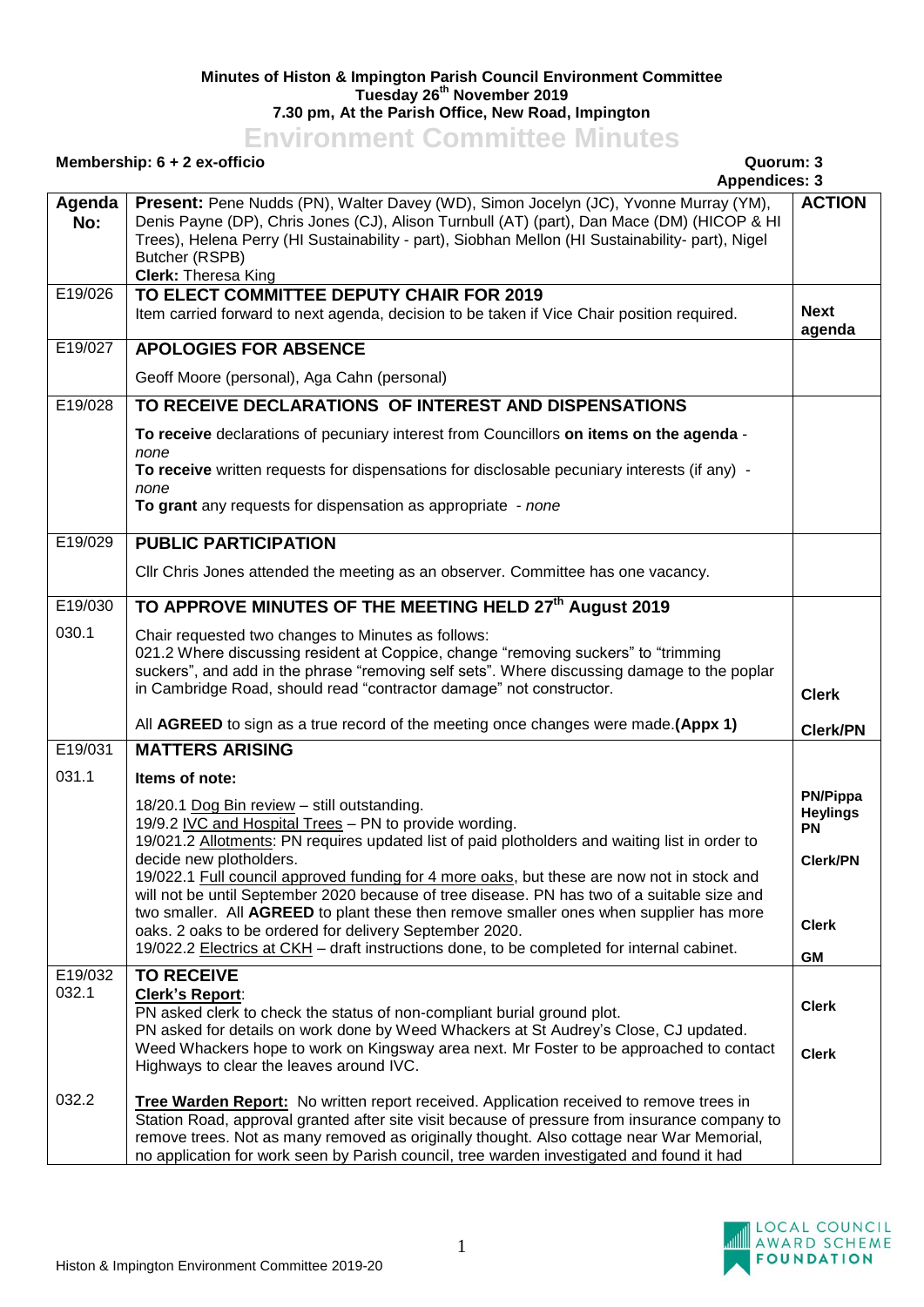|         | County Council approval.                                                                               |                 |
|---------|--------------------------------------------------------------------------------------------------------|-----------------|
| 032.3   | Allotments Report - no written report received. Glebe Way allotment/Burial Ground fence will           |                 |
|         | need treatment in spring and summer 2020.                                                              |                 |
| 032.4   | Sustainability Report: members of the sustainability group arrived at 8 p.m.                           |                 |
|         | The Sustainability group had submitted their calendar with budget request for 2020/2021,               |                 |
|         | copies presented to committee for review. Various events are planned for the year including a          |                 |
|         | Carbon Footprint event, and the higher budget request is to cover hall hire, speakers, and             |                 |
|         | workshop costs. Clerk to circulate budget request for review, Clerk and PN to include in               | <b>Clerk/PN</b> |
|         | budget review work.                                                                                    |                 |
| 032.5   | <b>HICOP Report/HI Trees:</b>                                                                          |                 |
|         | Next HICOP event is Wassail, 4-5 p.m. on Sunday 20 <sup>th</sup> January 2020. This event has been     |                 |
|         | successful in the past, entertainment being provided this year by the Impingtones singing              |                 |
|         | group.                                                                                                 |                 |
|         | HI Trees: Planning to plant 20 big specimen trees in the field near the A14 in winter 2019.            |                 |
|         |                                                                                                        |                 |
|         | Owner of land is driving this, providing input on species and numbers, and they would like to          |                 |
|         | reflect important village related numbers in the planting such as 3 trees for each of the school,      | ALL/            |
|         | or 7 for the churches. Committee were asked to forward any suggestions regarding suitable              | <b>Clerk</b>    |
|         | groupings to Clerk to forward to DM. Future planning is to plant 1,000 trees where the current         |                 |
|         | digger park is located in 2020/2021. Landowner working with A14 team to determine how land             |                 |
|         | is handed back to her.                                                                                 |                 |
|         | SJ provided an A14 landscaping update, next meeting Thursday 5 <sup>th</sup> December, hoping to start |                 |
|         | planting in February 2020. SJ to update DM when more details known. Cllr Hathorn also                  |                 |
|         | involved in meeting with A14 planner, has a list of species and numbers of trees suggested.            |                 |
|         | Fundraising going well. Had Woodland Trust approval and allocated an adviser. Meeting held             |                 |
|         | with them and Jan Watt who is hoping to organise the community planting. Meeting with the              |                 |
|         | landowner shortly. Also applied for three more grants from A14/HE, SCDC Zero Carbon Fund               |                 |
|         | and Cambridge Water, know last has been successful. PN suggested applying to the Tree                  |                 |
|         | Council, team now have enough funds to do the basic planting, Talked to Duncan Bolt of                 |                 |
|         | Cambridgeshire Community Tree Planting group who help communities to find land, source                 |                 |
|         | free trees and help to plant them, not a free source of labour. DM has also contacted Nick             |                 |
|         | Wood in relation to a charity to plant a million trees, and is seeking suitable land. PN has           |                 |
|         | provided names of some possible landowners who might like to be involved. Tree group to                |                 |
|         |                                                                                                        |                 |
|         |                                                                                                        |                 |
|         | work collaboratively with Climate Working Party. PN said County and District councils have             |                 |
|         | never replaced any trees they cut down so pushing for this to happen to get more trees                 |                 |
|         | planted, although those trees felled were usually done for a purpose and therefore there may           |                 |
|         | not be much more land to plant on. DP asked that with the all the funding received the group           | <b>DM</b>       |
|         | checks whether they need the £3,000 allocated to them as funding from the Parish Council.              |                 |
| E19/033 | <b>OTHER MATTERS</b>                                                                                   |                 |
| 031.1   | <b>Review Outstanding Projects (Appendix 3)</b>                                                        |                 |
|         | a) All AGREED work could begin on Homefield Park railings replacement. PN suggested                    |                 |
|         | starting to left of main gates. Brookfields to supply sign for footpath diversions and work with       |                 |
|         | Traditional Company to complete project. Clearance work to come from Homefield Park                    | <b>Clerk</b>    |
|         | maintenance budget.                                                                                    |                 |
|         | b) WWI trees planting of 39 trees. PN/Clerk to select contractor to plant.                             | <b>Clerk/PN</b> |
|         | c) Brook Report Historically had plans from outside agency for the "mitigation" fund given by          |                 |
|         | county council when they filled in a ditch to make a new cycle path. Unspecified how much              |                 |
|         | was needed for this as County Council had materials. All AGREED to action desilting in                 |                 |
|         | Spring 2020 by South Cambs, Clerk to circulate previous plans for planting and refresh prices,         | <b>Clerk</b>    |
|         | circulate fountain information provided by DP.                                                         |                 |
|         | d) Buffer Rail at Pump. As there are plans to further develop the area, PN suggested refitting         |                 |
|         | the buffer rail with metal posts in order to solve the current issue with the rail and look into       |                 |
|         | future development. All AGREED to delegate to Clerk to obtain quotes and action work once              | <b>PN/Clerk</b> |
|         | work specified by PN.                                                                                  |                 |
|         | e) Allotment/Burial Ground Gates. Workshop had discussed where these should be located,                |                 |
|         | decision to put pedestrian gate on burial ground side. Requires 3 new posts, hinges and                | <b>Clerk</b>    |
|         | labour. All AGREED to delegate to Clerk to obtain quotes and action work.                              |                 |
|         | All agreed to extend meeting by 20 minutes.                                                            |                 |
|         | f & g) CKH Shelter and wildlife cameras. Report from PN received late on evening of meeting            |                 |
|         | (Appendix 2). Historically plan for CKH area was to have a shelter/canopy once the hut was             |                 |
|         | locked and secure, and appears to be a budget for work in specified reserve. Specified                 |                 |
|         | Reserve budget for CKH was allocated for electricity installation at the hut, but on advice            |                 |
|         | sought it was funded from Section 106 budgets, however issues were left unresolved as to               |                 |